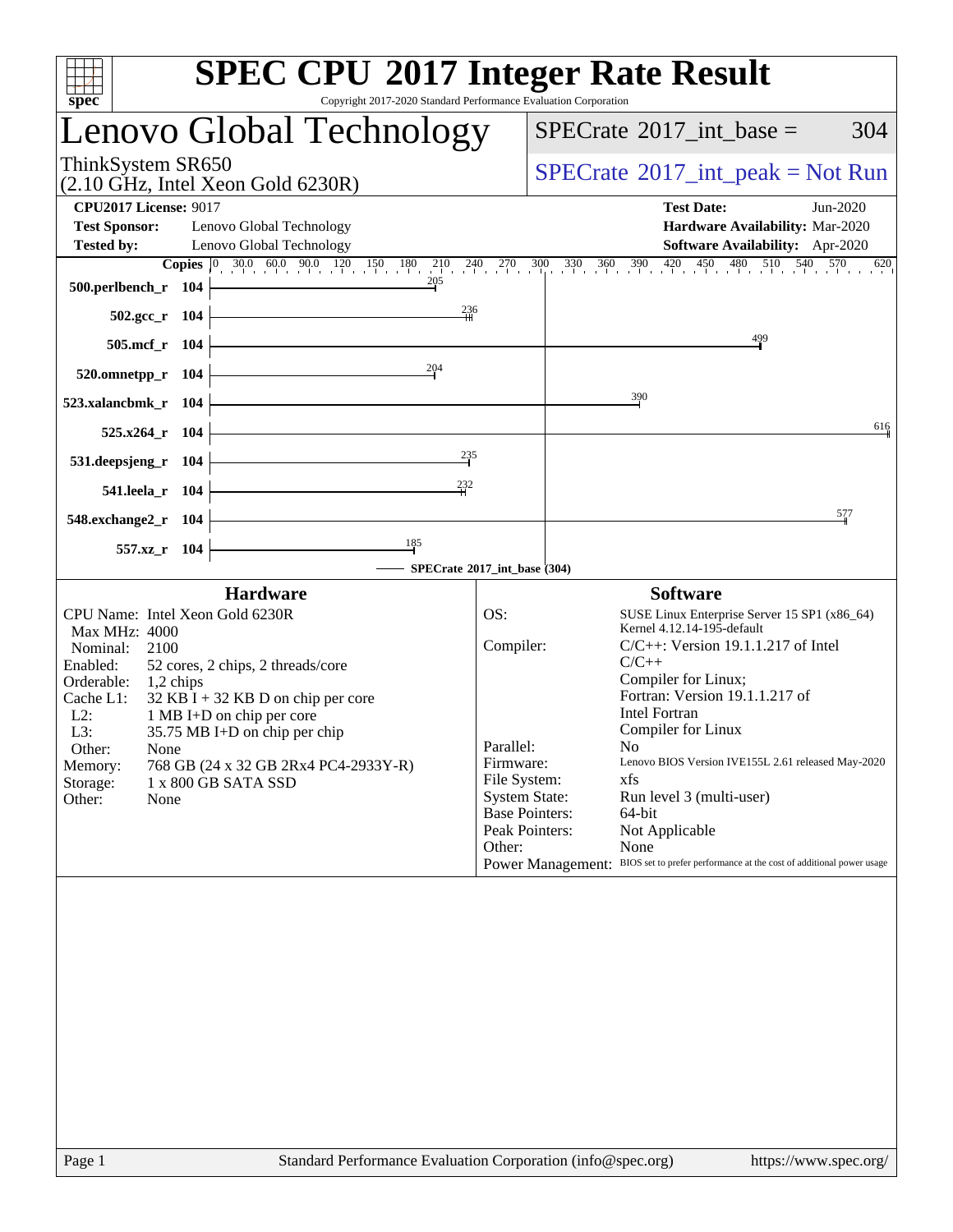

#### **[SPEC CPU](http://www.spec.org/auto/cpu2017/Docs/result-fields.html#SPECCPU2017IntegerRateResult)[2017 Integer Rate Result](http://www.spec.org/auto/cpu2017/Docs/result-fields.html#SPECCPU2017IntegerRateResult)** Copyright 2017-2020 Standard Performance Evaluation Corporation

## Lenovo Global Technology

 $SPECTate$ <sup>®</sup>[2017\\_int\\_base =](http://www.spec.org/auto/cpu2017/Docs/result-fields.html#SPECrate2017intbase) 304

#### ThinkSystem SR650<br>  $SPECTR_{10}$  [SPECrate](http://www.spec.org/auto/cpu2017/Docs/result-fields.html#SPECrate2017intpeak)®[2017\\_int\\_peak = N](http://www.spec.org/auto/cpu2017/Docs/result-fields.html#SPECrate2017intpeak)ot Run

(2.10 GHz, Intel Xeon Gold 6230R)

**[Test Sponsor:](http://www.spec.org/auto/cpu2017/Docs/result-fields.html#TestSponsor)** Lenovo Global Technology **[Hardware Availability:](http://www.spec.org/auto/cpu2017/Docs/result-fields.html#HardwareAvailability)** Mar-2020

**[CPU2017 License:](http://www.spec.org/auto/cpu2017/Docs/result-fields.html#CPU2017License)** 9017 **[Test Date:](http://www.spec.org/auto/cpu2017/Docs/result-fields.html#TestDate)** Jun-2020 **[Tested by:](http://www.spec.org/auto/cpu2017/Docs/result-fields.html#Testedby)** Lenovo Global Technology **[Software Availability:](http://www.spec.org/auto/cpu2017/Docs/result-fields.html#SoftwareAvailability)** Apr-2020

#### **[Results Table](http://www.spec.org/auto/cpu2017/Docs/result-fields.html#ResultsTable)**

|                                   | <b>Base</b>   |                |       |                | <b>Peak</b> |                |       |               |                |              |                |              |                |              |
|-----------------------------------|---------------|----------------|-------|----------------|-------------|----------------|-------|---------------|----------------|--------------|----------------|--------------|----------------|--------------|
| <b>Benchmark</b>                  | <b>Copies</b> | <b>Seconds</b> | Ratio | <b>Seconds</b> | Ratio       | <b>Seconds</b> | Ratio | <b>Copies</b> | <b>Seconds</b> | <b>Ratio</b> | <b>Seconds</b> | <b>Ratio</b> | <b>Seconds</b> | <b>Ratio</b> |
| 500.perlbench_r                   | 104           | 809            | 205   | 809            | 205         | 810            | 204   |               |                |              |                |              |                |              |
| $502.\text{sec}$                  | 104           | 633            | 233   | 625            | 236         | 620            | 238   |               |                |              |                |              |                |              |
| $505$ .mcf r                      | 104           | 336            | 500   | 336            | 499         | 337            | 499   |               |                |              |                |              |                |              |
| 520.omnetpp_r                     | 104           | 667            | 204   | 670            | 204         | 669            | 204   |               |                |              |                |              |                |              |
| 523.xalancbmk r                   | 104           | 282            | 390   | 282            | 390         | 282            | 390   |               |                |              |                |              |                |              |
| 525.x264 r                        | 104           | 296            | 616   | 296            | 615         | 295            | 617   |               |                |              |                |              |                |              |
| 531.deepsjeng_r                   | 104           | 507            | 235   | 507            | 235         | 507            | 235   |               |                |              |                |              |                |              |
| 541.leela r                       | 104           | 744            | 232   | 743            | 232         | 755            | 228   |               |                |              |                |              |                |              |
| 548.exchange2_r                   | 104           | 473            | 577   | 472            | 578         | 473            | 576   |               |                |              |                |              |                |              |
| 557.xz r                          | 104           | 606            | 185   | 609            | 184         | 607            | 185   |               |                |              |                |              |                |              |
| $SPECrate^{\circ}2017$ int base = | 304           |                |       |                |             |                |       |               |                |              |                |              |                |              |
| $SPECrate^{\circ}2017$ int peak = |               |                |       | <b>Not Run</b> |             |                |       |               |                |              |                |              |                |              |

Results appear in the [order in which they were run](http://www.spec.org/auto/cpu2017/Docs/result-fields.html#RunOrder). Bold underlined text [indicates a median measurement](http://www.spec.org/auto/cpu2017/Docs/result-fields.html#Median).

#### **[Compiler Notes](http://www.spec.org/auto/cpu2017/Docs/result-fields.html#CompilerNotes)**

The inconsistent Compiler version information under Compiler Version section is due to a discrepancy in Intel Compiler. The correct version of C/C++ compiler is: Version 19.1.1.217 Build 20200306 Compiler for Linux The correct version of Fortran compiler is: Version 19.1.1.217 Build 20200306 Compiler for Linux

#### **[Submit Notes](http://www.spec.org/auto/cpu2017/Docs/result-fields.html#SubmitNotes)**

 The numactl mechanism was used to bind copies to processors. The config file option 'submit' was used to generate numactl commands to bind each copy to a specific processor. For details, please see the config file.

### **[Operating System Notes](http://www.spec.org/auto/cpu2017/Docs/result-fields.html#OperatingSystemNotes)**

Stack size set to unlimited using "ulimit -s unlimited"

#### **[Environment Variables Notes](http://www.spec.org/auto/cpu2017/Docs/result-fields.html#EnvironmentVariablesNotes)**

```
Environment variables set by runcpu before the start of the run:
LD_LIBRARY_PATH =
      "/home/cpu2017-1.1.0-ic19.1.1/lib/intel64:/home/cpu2017-1.1.0-ic19.1.1/l
      ib/ia32:/home/cpu2017-1.1.0-ic19.1.1/je5.0.1-32"
MALLOC_CONF = "retain:true"
```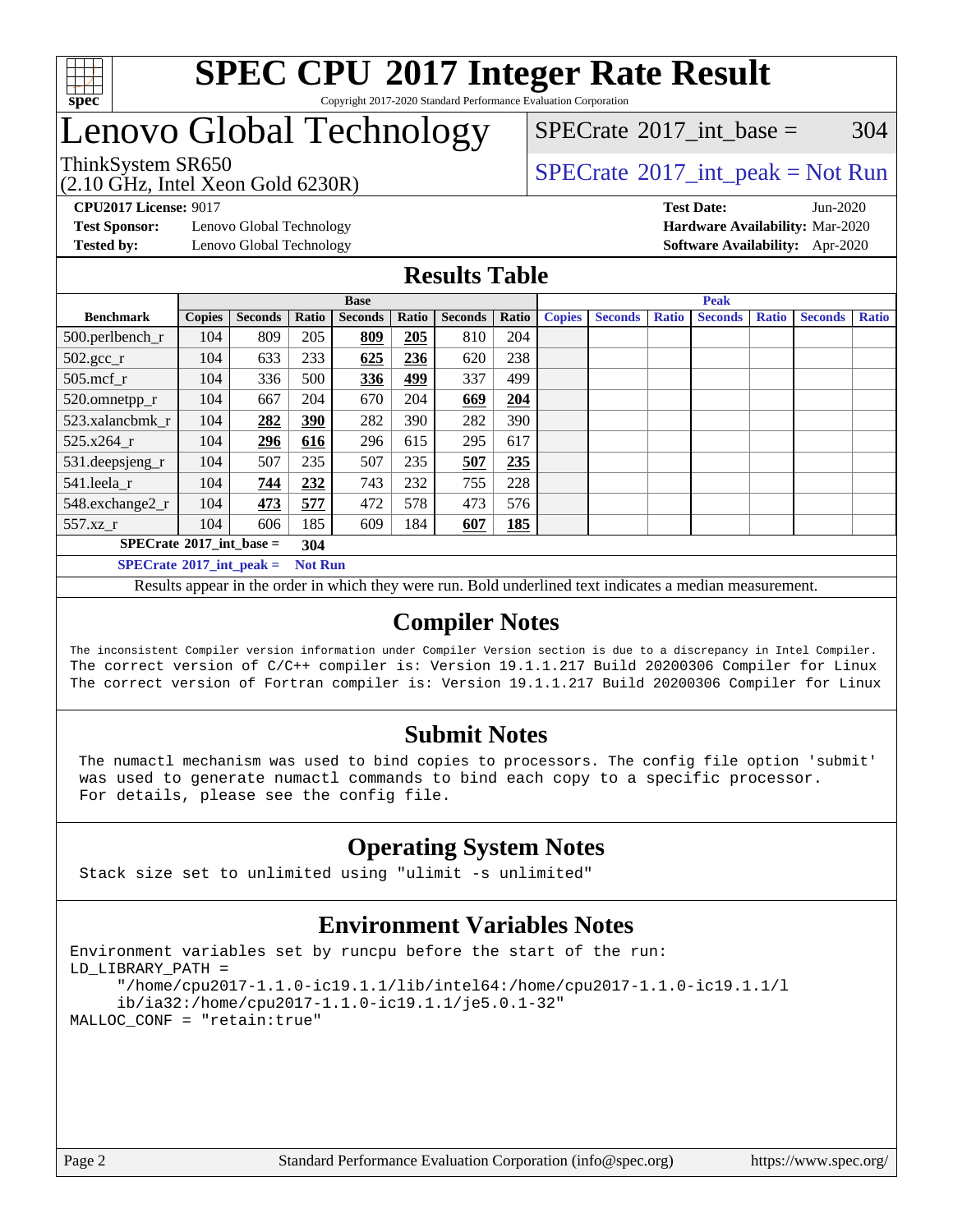

Copyright 2017-2020 Standard Performance Evaluation Corporation

## Lenovo Global Technology

ThinkSystem SR650<br>  $SPECTR_{10}$  [SPECrate](http://www.spec.org/auto/cpu2017/Docs/result-fields.html#SPECrate2017intpeak)®[2017\\_int\\_peak = N](http://www.spec.org/auto/cpu2017/Docs/result-fields.html#SPECrate2017intpeak)ot Run

(2.10 GHz, Intel Xeon Gold 6230R)

[SPECrate](http://www.spec.org/auto/cpu2017/Docs/result-fields.html#SPECrate2017intbase)<sup>®</sup>2017 int base =  $304$ 

**[Test Sponsor:](http://www.spec.org/auto/cpu2017/Docs/result-fields.html#TestSponsor)** Lenovo Global Technology **[Hardware Availability:](http://www.spec.org/auto/cpu2017/Docs/result-fields.html#HardwareAvailability)** Mar-2020 **[Tested by:](http://www.spec.org/auto/cpu2017/Docs/result-fields.html#Testedby)** Lenovo Global Technology **[Software Availability:](http://www.spec.org/auto/cpu2017/Docs/result-fields.html#SoftwareAvailability)** Apr-2020

**[CPU2017 License:](http://www.spec.org/auto/cpu2017/Docs/result-fields.html#CPU2017License)** 9017 **[Test Date:](http://www.spec.org/auto/cpu2017/Docs/result-fields.html#TestDate)** Jun-2020

#### **[General Notes](http://www.spec.org/auto/cpu2017/Docs/result-fields.html#GeneralNotes)**

 Binaries compiled on a system with 1x Intel Core i9-7980XE CPU + 64GB RAM memory using Redhat Enterprise Linux 8.0 Transparent Huge Pages enabled by default Prior to runcpu invocation Filesystem page cache synced and cleared with: sync; echo 3> /proc/sys/vm/drop\_caches runcpu command invoked through numactl i.e.: numactl --interleave=all runcpu <etc> NA: The test sponsor attests, as of date of publication, that CVE-2017-5754 (Meltdown) is mitigated in the system as tested and documented. Yes: The test sponsor attests, as of date of publication, that CVE-2017-5753 (Spectre variant 1) is mitigated in the system as tested and documented. Yes: The test sponsor attests, as of date of publication, that CVE-2017-5715 (Spectre variant 2) is mitigated in the system as tested and documented.

#### **[Platform Notes](http://www.spec.org/auto/cpu2017/Docs/result-fields.html#PlatformNotes)**

BIOS configuration: Choose Operating Mode set to Maximum Performance and then set it to Custom Mode MONITOR/MWAIT set to Enable SNC set to Enable DCU Streamer Prefetcher set to Disable LLC dead line alloc set to Disable

 Sysinfo program /home/cpu2017-1.1.0-ic19.1.1/bin/sysinfo Rev: r6365 of 2019-08-21 295195f888a3d7edb1e6e46a485a0011 running on linux-xpyz Fri Jun 12 22:00:27 2020

 SUT (System Under Test) info as seen by some common utilities. For more information on this section, see <https://www.spec.org/cpu2017/Docs/config.html#sysinfo>

 From /proc/cpuinfo model name : Intel(R) Xeon(R) Gold 6230R CPU @ 2.10GHz 2 "physical id"s (chips) 104 "processors" cores, siblings (Caution: counting these is hw and system dependent. The following excerpts from /proc/cpuinfo might not be reliable. Use with caution.) cpu cores : 26 siblings : 52 physical 0: cores 0 1 2 3 4 5 6 8 9 10 11 12 13 16 17 18 19 20 21 22 24 25 26 27 28 29 physical 1: cores 0 1 2 3 4 5 6 8 9 10 11 12 13 16 17 18 19 20 21 22 24 25 26 27 28 29

From lscpu:

**(Continued on next page)**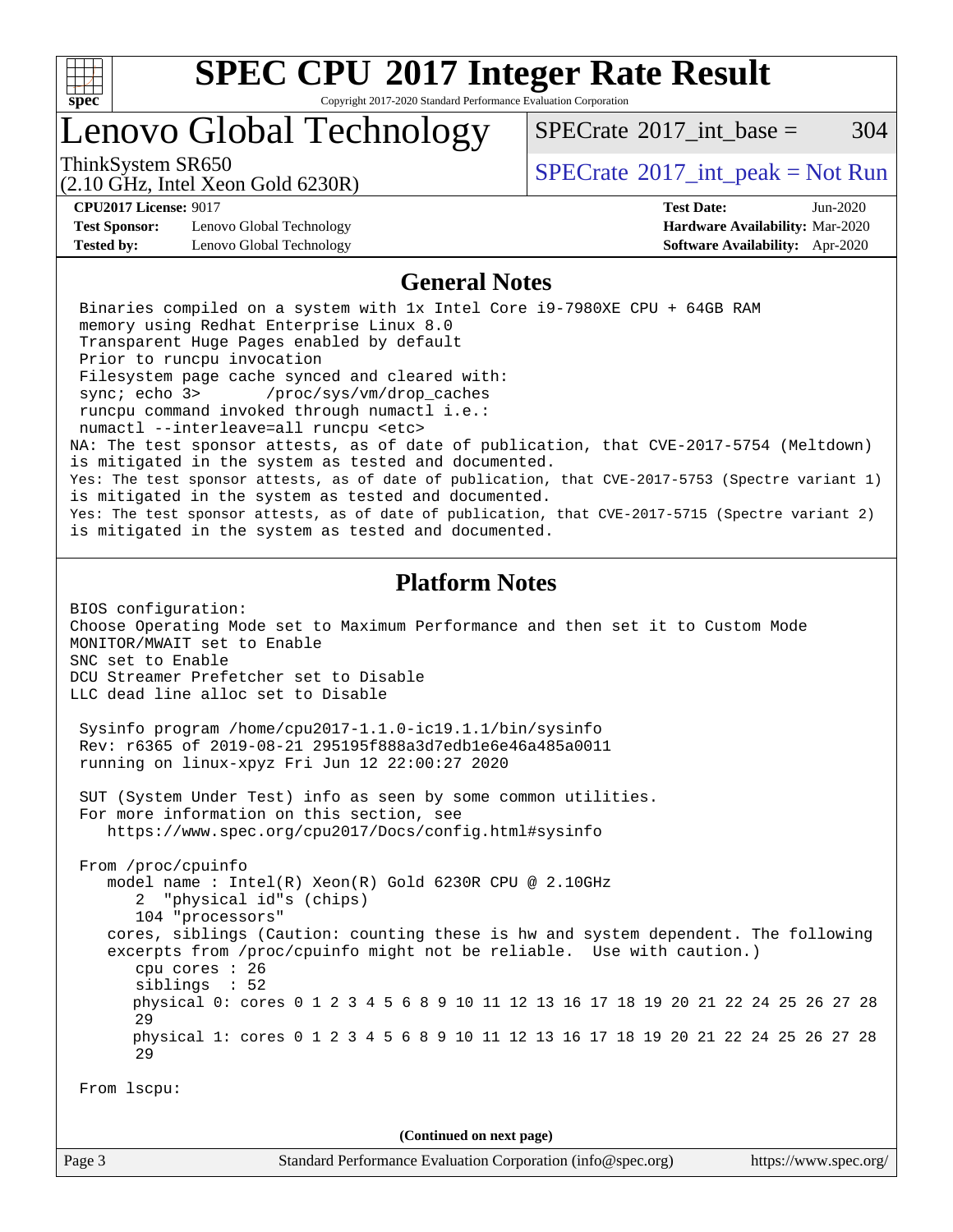

Copyright 2017-2020 Standard Performance Evaluation Corporation

Lenovo Global Technology

 $SPECTate$ <sup>®</sup>[2017\\_int\\_base =](http://www.spec.org/auto/cpu2017/Docs/result-fields.html#SPECrate2017intbase) 304

(2.10 GHz, Intel Xeon Gold 6230R)

ThinkSystem SR650<br>  $SPECTA = Not Run$ <br>  $SPECTA = Not Run$ 

**[Test Sponsor:](http://www.spec.org/auto/cpu2017/Docs/result-fields.html#TestSponsor)** Lenovo Global Technology **[Hardware Availability:](http://www.spec.org/auto/cpu2017/Docs/result-fields.html#HardwareAvailability)** Mar-2020 **[Tested by:](http://www.spec.org/auto/cpu2017/Docs/result-fields.html#Testedby)** Lenovo Global Technology **[Software Availability:](http://www.spec.org/auto/cpu2017/Docs/result-fields.html#SoftwareAvailability)** Apr-2020

**[CPU2017 License:](http://www.spec.org/auto/cpu2017/Docs/result-fields.html#CPU2017License)** 9017 **[Test Date:](http://www.spec.org/auto/cpu2017/Docs/result-fields.html#TestDate)** Jun-2020

#### **[Platform Notes \(Continued\)](http://www.spec.org/auto/cpu2017/Docs/result-fields.html#PlatformNotes)**

Architecture: x86\_64 CPU op-mode(s): 32-bit, 64-bit Byte Order: Little Endian Address sizes: 46 bits physical, 48 bits virtual CPU(s): 104 On-line CPU(s) list: 0-103 Thread(s) per core: 2 Core(s) per socket: 26 Socket(s): 2 NUMA node(s): 4 Vendor ID: GenuineIntel CPU family: 6 Model: 85 Model name: Intel(R) Xeon(R) Gold 6230R CPU @ 2.10GHz Stepping: 7 CPU MHz: 2100.000 CPU max MHz: 4000.0000 CPU min MHz: 1000.0000 BogoMIPS: 4200.00 Virtualization: VT-x L1d cache: 32K L1i cache: 32K L2 cache: 1024K L3 cache: 36608K NUMA node0 CPU(s): 0-3,7-9,13-15,20-22,52-55,59-61,65-67,72-74 NUMA node1 CPU(s): 4-6,10-12,16-19,23-25,56-58,62-64,68-71,75-77 NUMA node2 CPU(s): 26-29,33-35,39-41,46-48,78-81,85-87,91-93,98-100 NUMA node3 CPU(s): 30-32,36-38,42-45,49-51,82-84,88-90,94-97,101-103 Flags: fpu vme de pse tsc msr pae mce cx8 apic sep mtrr pge mca cmov pat pse36 clflush dts acpi mmx fxsr sse sse2 ss ht tm pbe syscall nx pdpe1gb rdtscp lm constant\_tsc art arch\_perfmon pebs bts rep\_good nopl xtopology nonstop\_tsc cpuid aperfmperf pni pclmulqdq dtes64 monitor ds\_cpl vmx smx est tm2 ssse3 sdbg fma cx16 xtpr pdcm pcid dca sse4\_1 sse4\_2 x2apic movbe popcnt tsc\_deadline\_timer aes xsave avx f16c rdrand lahf\_lm abm 3dnowprefetch cpuid\_fault epb cat\_l3 cdp\_l3 invpcid\_single intel\_ppin ssbd mba ibrs ibpb stibp ibrs\_enhanced tpr\_shadow vnmi flexpriority ept vpid fsgsbase tsc\_adjust bmi1 hle avx2 smep bmi2 erms invpcid rtm cqm mpx rdt\_a avx512f avx512dq rdseed adx smap clflushopt clwb intel\_pt avx512cd avx512bw avx512vl xsaveopt xsavec xgetbv1 xsaves cqm\_llc cqm\_occup\_llc cqm\_mbm\_total cqm\_mbm\_local dtherm ida arat pln pts pku ospke avx512\_vnni md\_clear flush\_l1d arch\_capabilities /proc/cpuinfo cache data cache size : 36608 KB From numactl --hardware WARNING: a numactl 'node' might or might not correspond to a physical chip. available: 4 nodes (0-3) **(Continued on next page)**

Page 4 Standard Performance Evaluation Corporation [\(info@spec.org\)](mailto:info@spec.org) <https://www.spec.org/>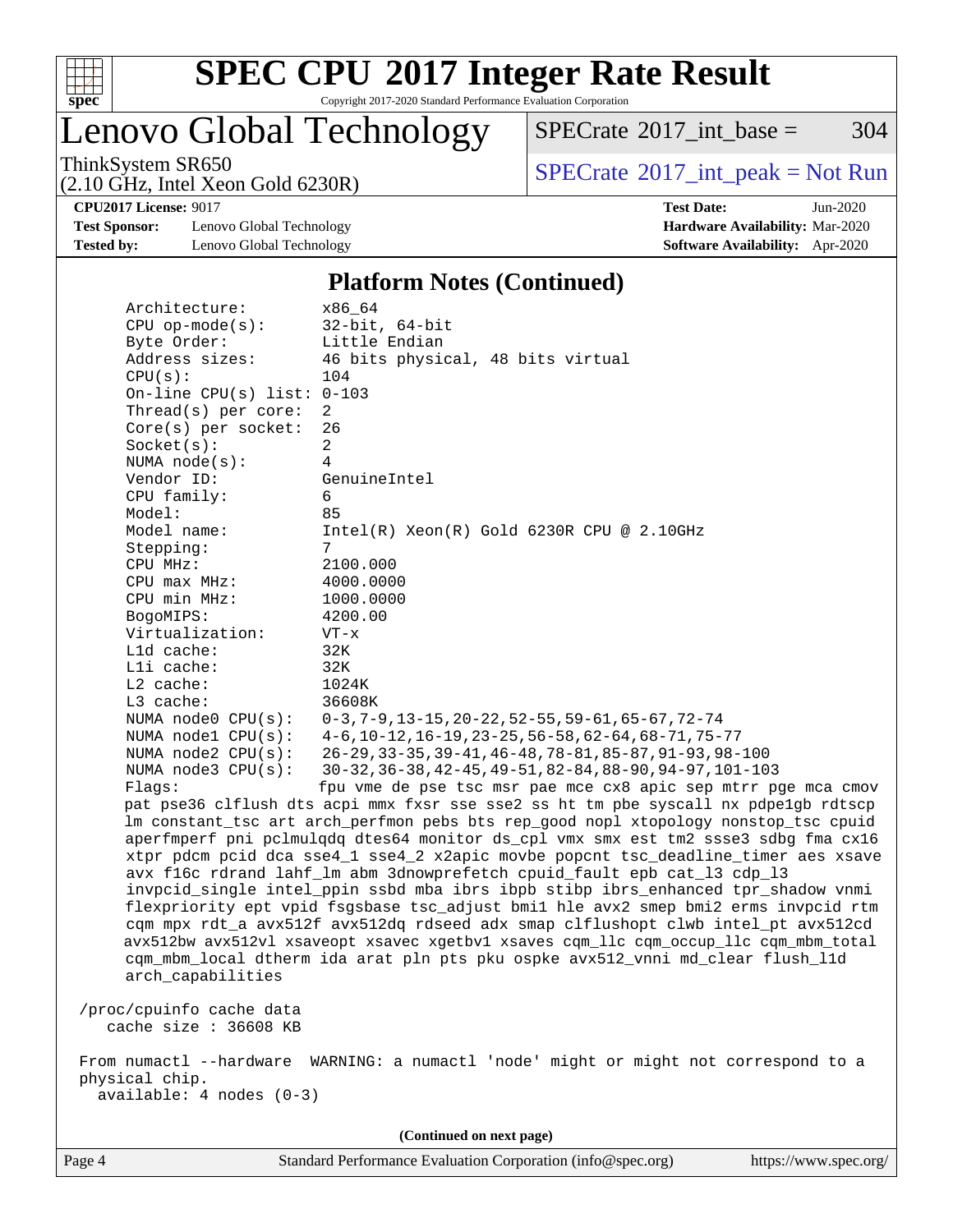

Copyright 2017-2020 Standard Performance Evaluation Corporation

Lenovo Global Technology

 $SPECTate@2017\_int\_base = 304$ 

(2.10 GHz, Intel Xeon Gold 6230R)

ThinkSystem SR650<br>  $SPECTR_{10}$  [SPECrate](http://www.spec.org/auto/cpu2017/Docs/result-fields.html#SPECrate2017intpeak)®[2017\\_int\\_peak = N](http://www.spec.org/auto/cpu2017/Docs/result-fields.html#SPECrate2017intpeak)ot Run

**[Test Sponsor:](http://www.spec.org/auto/cpu2017/Docs/result-fields.html#TestSponsor)** Lenovo Global Technology **[Hardware Availability:](http://www.spec.org/auto/cpu2017/Docs/result-fields.html#HardwareAvailability)** Mar-2020 **[Tested by:](http://www.spec.org/auto/cpu2017/Docs/result-fields.html#Testedby)** Lenovo Global Technology **[Software Availability:](http://www.spec.org/auto/cpu2017/Docs/result-fields.html#SoftwareAvailability)** Apr-2020

**[CPU2017 License:](http://www.spec.org/auto/cpu2017/Docs/result-fields.html#CPU2017License)** 9017 **[Test Date:](http://www.spec.org/auto/cpu2017/Docs/result-fields.html#TestDate)** Jun-2020

#### **[Platform Notes \(Continued\)](http://www.spec.org/auto/cpu2017/Docs/result-fields.html#PlatformNotes)**

Page 5 Standard Performance Evaluation Corporation [\(info@spec.org\)](mailto:info@spec.org) <https://www.spec.org/> node 0 cpus: 0 1 2 3 7 8 9 13 14 15 20 21 22 52 53 54 55 59 60 61 65 66 67 72 73 74 node 0 size: 193120 MB node 0 free: 192504 MB node 1 cpus: 4 5 6 10 11 12 16 17 18 19 23 24 25 56 57 58 62 63 64 68 69 70 71 75 76 77 node 1 size: 193530 MB node 1 free: 193160 MB node 2 cpus: 26 27 28 29 33 34 35 39 40 41 46 47 48 78 79 80 81 85 86 87 91 92 93 98 99 100 node 2 size: 193530 MB node 2 free: 193281 MB node 3 cpus: 30 31 32 36 37 38 42 43 44 45 49 50 51 82 83 84 88 89 90 94 95 96 97 101 102 103 node 3 size: 193529 MB node 3 free: 193245 MB node distances: node 0 1 2 3 0: 10 11 21 21 1: 11 10 21 21 2: 21 21 10 11 3: 21 21 11 10 From /proc/meminfo MemTotal: 792281232 kB HugePages Total: 0 Hugepagesize: 2048 kB From /etc/\*release\* /etc/\*version\* os-release: NAME="SLES" VERSION="15-SP1" VERSION\_ID="15.1" PRETTY\_NAME="SUSE Linux Enterprise Server 15 SP1" ID="sles" ID\_LIKE="suse" ANSI\_COLOR="0;32" CPE\_NAME="cpe:/o:suse:sles:15:sp1" uname -a: Linux linux-xpyz 4.12.14-195-default #1 SMP Tue May 7 10:55:11 UTC 2019 (8fba516) x86\_64 x86\_64 x86\_64 GNU/Linux Kernel self-reported vulnerability status: CVE-2018-3620 (L1 Terminal Fault): Not affected Microarchitectural Data Sampling: Not affected CVE-2017-5754 (Meltdown): Not affected CVE-2018-3639 (Speculative Store Bypass): Mitigation: Speculative Store Bypass disabled **(Continued on next page)**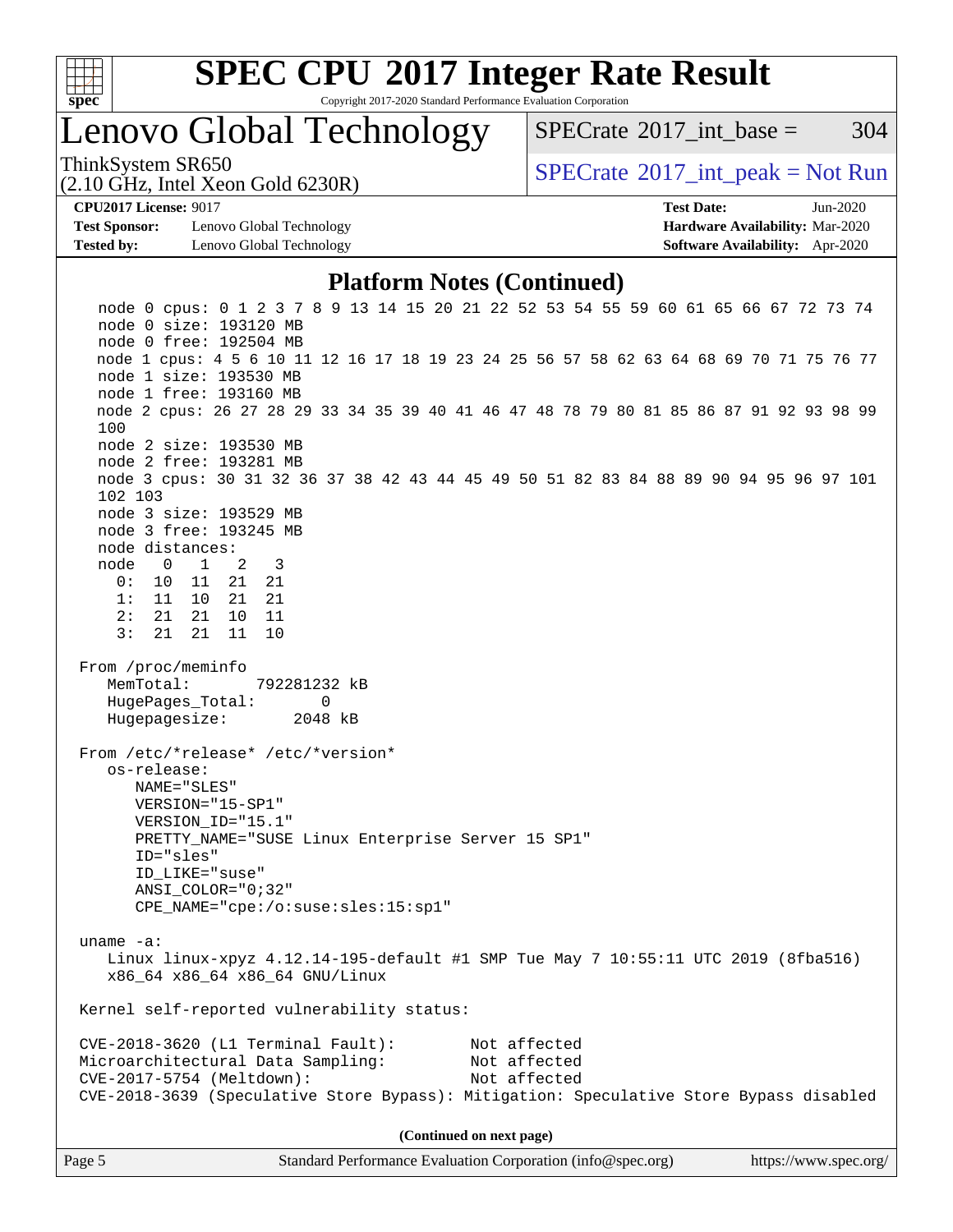

#### **[SPEC CPU](http://www.spec.org/auto/cpu2017/Docs/result-fields.html#SPECCPU2017IntegerRateResult)[2017 Integer Rate Result](http://www.spec.org/auto/cpu2017/Docs/result-fields.html#SPECCPU2017IntegerRateResult)** Copyright 2017-2020 Standard Performance Evaluation Corporation

## Lenovo Global Technology

 $SPECTate$ <sup>®</sup>[2017\\_int\\_base =](http://www.spec.org/auto/cpu2017/Docs/result-fields.html#SPECrate2017intbase) 304

(2.10 GHz, Intel Xeon Gold 6230R)

ThinkSystem SR650<br>  $SPECTR_{10}$  [SPECrate](http://www.spec.org/auto/cpu2017/Docs/result-fields.html#SPECrate2017intpeak)®[2017\\_int\\_peak = N](http://www.spec.org/auto/cpu2017/Docs/result-fields.html#SPECrate2017intpeak)ot Run

**[Test Sponsor:](http://www.spec.org/auto/cpu2017/Docs/result-fields.html#TestSponsor)** Lenovo Global Technology **[Hardware Availability:](http://www.spec.org/auto/cpu2017/Docs/result-fields.html#HardwareAvailability)** Mar-2020 **[Tested by:](http://www.spec.org/auto/cpu2017/Docs/result-fields.html#Testedby)** Lenovo Global Technology **[Software Availability:](http://www.spec.org/auto/cpu2017/Docs/result-fields.html#SoftwareAvailability)** Apr-2020

**[CPU2017 License:](http://www.spec.org/auto/cpu2017/Docs/result-fields.html#CPU2017License)** 9017 **[Test Date:](http://www.spec.org/auto/cpu2017/Docs/result-fields.html#TestDate)** Jun-2020

#### **[Platform Notes \(Continued\)](http://www.spec.org/auto/cpu2017/Docs/result-fields.html#PlatformNotes)**

|                                                                                                                                                                                                                                                                                                                                                                                                             | $CVE-2017-5753$ (Spectre variant 1):<br>$CVE-2017-5715$ (Spectre variant 2):                                                                                                                       | via prctl and seccomp<br>Mitigation: __user pointer sanitization<br>Mitigation: Enhanced IBRS, IBPB: conditional,<br>RSB filling |  |  |  |  |  |
|-------------------------------------------------------------------------------------------------------------------------------------------------------------------------------------------------------------------------------------------------------------------------------------------------------------------------------------------------------------------------------------------------------------|----------------------------------------------------------------------------------------------------------------------------------------------------------------------------------------------------|----------------------------------------------------------------------------------------------------------------------------------|--|--|--|--|--|
|                                                                                                                                                                                                                                                                                                                                                                                                             | run-level 3 Jun 12 21:58                                                                                                                                                                           |                                                                                                                                  |  |  |  |  |  |
|                                                                                                                                                                                                                                                                                                                                                                                                             | SPEC is set to: /home/cpu2017-1.1.0-ic19.1.1<br>Filesystem Type Size Used Avail Use% Mounted on<br>/dev/sda3 xfs 737G 63G 675G 9% /                                                                |                                                                                                                                  |  |  |  |  |  |
|                                                                                                                                                                                                                                                                                                                                                                                                             | From /sys/devices/virtual/dmi/id<br>BIOS: Lenovo - [IVE155L-2.61] - 05/20/2020<br>Vendor: Lenovo<br>Product: ThinkSystem SR650 -[7X05RCZ000]-<br>Product Family: ThinkSystem<br>Serial: 1234567890 |                                                                                                                                  |  |  |  |  |  |
| Additional information from dmidecode follows. WARNING: Use caution when you interpret<br>this section. The 'dmidecode' program reads system data which is "intended to allow<br>hardware to be accurately determined", but the intent may not be met, as there are<br>frequent changes to hardware, firmware, and the "DMTF SMBIOS" standard.<br>Memory:<br>24x Samsung M393A4K40CB2-CVF 32 GB 2 rank 2933 |                                                                                                                                                                                                    |                                                                                                                                  |  |  |  |  |  |
|                                                                                                                                                                                                                                                                                                                                                                                                             | (End of data from sysinfo program)                                                                                                                                                                 |                                                                                                                                  |  |  |  |  |  |

#### **[Compiler Version Notes](http://www.spec.org/auto/cpu2017/Docs/result-fields.html#CompilerVersionNotes)**

============================================================================== C | 500.perlbench r(base) 502.gcc r(base) 505.mcf r(base) | 525.x264\_r(base) 557.xz\_r(base) ------------------------------------------------------------------------------ Intel(R) C Compiler for applications running on Intel(R) 64, Version 2021.1 NextGen Build 20200304 Copyright (C) 1985-2020 Intel Corporation. All rights reserved. ------------------------------------------------------------------------------ ============================================================================== C++ | 520.omnetpp  $r(base)$  523.xalancbmk  $r(base)$  531.deepsjeng  $r(base)$  | 541.leela\_r(base) ------------------------------------------------------------------------------ Intel(R) C++ Compiler for applications running on Intel(R) 64, Version 2021.1 NextGen Build 20200304 Copyright (C) 1985-2020 Intel Corporation. All rights reserved. ------------------------------------------------------------------------------ **(Continued on next page)**

| age b |  |
|-------|--|
|-------|--|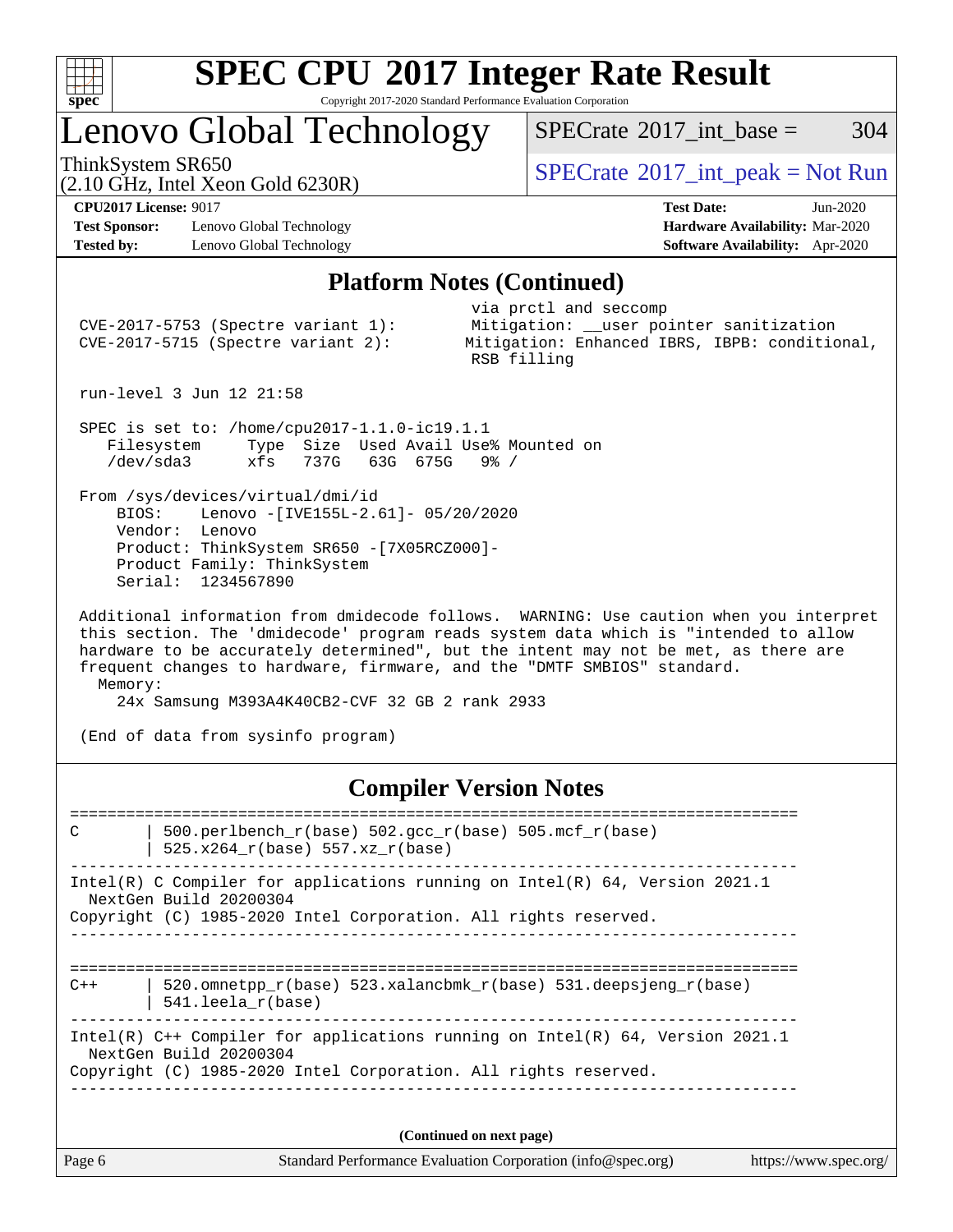

Copyright 2017-2020 Standard Performance Evaluation Corporation

## Lenovo Global Technology

[SPECrate](http://www.spec.org/auto/cpu2017/Docs/result-fields.html#SPECrate2017intbase)<sup>®</sup>2017 int base =  $304$ 

(2.10 GHz, Intel Xeon Gold 6230R)

ThinkSystem SR650<br>  $SPECTA = Not Run$ <br>  $SPECTA = Not Run$ 

**[Test Sponsor:](http://www.spec.org/auto/cpu2017/Docs/result-fields.html#TestSponsor)** Lenovo Global Technology **[Hardware Availability:](http://www.spec.org/auto/cpu2017/Docs/result-fields.html#HardwareAvailability)** Mar-2020 **[Tested by:](http://www.spec.org/auto/cpu2017/Docs/result-fields.html#Testedby)** Lenovo Global Technology **[Software Availability:](http://www.spec.org/auto/cpu2017/Docs/result-fields.html#SoftwareAvailability)** Apr-2020

**[CPU2017 License:](http://www.spec.org/auto/cpu2017/Docs/result-fields.html#CPU2017License)** 9017 **[Test Date:](http://www.spec.org/auto/cpu2017/Docs/result-fields.html#TestDate)** Jun-2020

### **[Compiler Version Notes \(Continued\)](http://www.spec.org/auto/cpu2017/Docs/result-fields.html#CompilerVersionNotes)**

============================================================================== Fortran | 548.exchange2\_r(base) ------------------------------------------------------------------------------ Intel(R) Fortran Intel(R) 64 Compiler for applications running on Intel(R) 64, Version 19.1.1.217 Build 20200306 Copyright (C) 1985-2020 Intel Corporation. All rights reserved. ------------------------------------------------------------------------------

### **[Base Compiler Invocation](http://www.spec.org/auto/cpu2017/Docs/result-fields.html#BaseCompilerInvocation)**

[C benchmarks](http://www.spec.org/auto/cpu2017/Docs/result-fields.html#Cbenchmarks):  $i$ cc

[C++ benchmarks:](http://www.spec.org/auto/cpu2017/Docs/result-fields.html#CXXbenchmarks) [icpc](http://www.spec.org/cpu2017/results/res2020q3/cpu2017-20200622-23204.flags.html#user_CXXbase_intel_icpc_c510b6838c7f56d33e37e94d029a35b4a7bccf4766a728ee175e80a419847e808290a9b78be685c44ab727ea267ec2f070ec5dc83b407c0218cded6866a35d07)

[Fortran benchmarks](http://www.spec.org/auto/cpu2017/Docs/result-fields.html#Fortranbenchmarks): [ifort](http://www.spec.org/cpu2017/results/res2020q3/cpu2017-20200622-23204.flags.html#user_FCbase_intel_ifort_8111460550e3ca792625aed983ce982f94888b8b503583aa7ba2b8303487b4d8a21a13e7191a45c5fd58ff318f48f9492884d4413fa793fd88dd292cad7027ca)

### **[Base Portability Flags](http://www.spec.org/auto/cpu2017/Docs/result-fields.html#BasePortabilityFlags)**

 500.perlbench\_r: [-DSPEC\\_LP64](http://www.spec.org/cpu2017/results/res2020q3/cpu2017-20200622-23204.flags.html#b500.perlbench_r_basePORTABILITY_DSPEC_LP64) [-DSPEC\\_LINUX\\_X64](http://www.spec.org/cpu2017/results/res2020q3/cpu2017-20200622-23204.flags.html#b500.perlbench_r_baseCPORTABILITY_DSPEC_LINUX_X64) 502.gcc\_r: [-DSPEC\\_LP64](http://www.spec.org/cpu2017/results/res2020q3/cpu2017-20200622-23204.flags.html#suite_basePORTABILITY502_gcc_r_DSPEC_LP64) 505.mcf\_r: [-DSPEC\\_LP64](http://www.spec.org/cpu2017/results/res2020q3/cpu2017-20200622-23204.flags.html#suite_basePORTABILITY505_mcf_r_DSPEC_LP64) 520.omnetpp\_r: [-DSPEC\\_LP64](http://www.spec.org/cpu2017/results/res2020q3/cpu2017-20200622-23204.flags.html#suite_basePORTABILITY520_omnetpp_r_DSPEC_LP64) 523.xalancbmk\_r: [-DSPEC\\_LP64](http://www.spec.org/cpu2017/results/res2020q3/cpu2017-20200622-23204.flags.html#suite_basePORTABILITY523_xalancbmk_r_DSPEC_LP64) [-DSPEC\\_LINUX](http://www.spec.org/cpu2017/results/res2020q3/cpu2017-20200622-23204.flags.html#b523.xalancbmk_r_baseCXXPORTABILITY_DSPEC_LINUX) 525.x264\_r: [-DSPEC\\_LP64](http://www.spec.org/cpu2017/results/res2020q3/cpu2017-20200622-23204.flags.html#suite_basePORTABILITY525_x264_r_DSPEC_LP64) 531.deepsjeng\_r: [-DSPEC\\_LP64](http://www.spec.org/cpu2017/results/res2020q3/cpu2017-20200622-23204.flags.html#suite_basePORTABILITY531_deepsjeng_r_DSPEC_LP64) 541.leela\_r: [-DSPEC\\_LP64](http://www.spec.org/cpu2017/results/res2020q3/cpu2017-20200622-23204.flags.html#suite_basePORTABILITY541_leela_r_DSPEC_LP64) 548.exchange2\_r: [-DSPEC\\_LP64](http://www.spec.org/cpu2017/results/res2020q3/cpu2017-20200622-23204.flags.html#suite_basePORTABILITY548_exchange2_r_DSPEC_LP64) 557.xz\_r: [-DSPEC\\_LP64](http://www.spec.org/cpu2017/results/res2020q3/cpu2017-20200622-23204.flags.html#suite_basePORTABILITY557_xz_r_DSPEC_LP64)

### **[Base Optimization Flags](http://www.spec.org/auto/cpu2017/Docs/result-fields.html#BaseOptimizationFlags)**

#### [C benchmarks](http://www.spec.org/auto/cpu2017/Docs/result-fields.html#Cbenchmarks):

[-m64](http://www.spec.org/cpu2017/results/res2020q3/cpu2017-20200622-23204.flags.html#user_CCbase_m64-icc) [-qnextgen](http://www.spec.org/cpu2017/results/res2020q3/cpu2017-20200622-23204.flags.html#user_CCbase_f-qnextgen) [-std=c11](http://www.spec.org/cpu2017/results/res2020q3/cpu2017-20200622-23204.flags.html#user_CCbase_std-icc-std_0e1c27790398a4642dfca32ffe6c27b5796f9c2d2676156f2e42c9c44eaad0c049b1cdb667a270c34d979996257aeb8fc440bfb01818dbc9357bd9d174cb8524) [-Wl,-plugin-opt=-x86-branches-within-32B-boundaries](http://www.spec.org/cpu2017/results/res2020q3/cpu2017-20200622-23204.flags.html#user_CCbase_f-x86-branches-within-32B-boundaries_0098b4e4317ae60947b7b728078a624952a08ac37a3c797dfb4ffeb399e0c61a9dd0f2f44ce917e9361fb9076ccb15e7824594512dd315205382d84209e912f3) [-Wl,-z,muldefs](http://www.spec.org/cpu2017/results/res2020q3/cpu2017-20200622-23204.flags.html#user_CCbase_link_force_multiple1_b4cbdb97b34bdee9ceefcfe54f4c8ea74255f0b02a4b23e853cdb0e18eb4525ac79b5a88067c842dd0ee6996c24547a27a4b99331201badda8798ef8a743f577) [-xCORE-AVX512](http://www.spec.org/cpu2017/results/res2020q3/cpu2017-20200622-23204.flags.html#user_CCbase_f-xCORE-AVX512) [-O3](http://www.spec.org/cpu2017/results/res2020q3/cpu2017-20200622-23204.flags.html#user_CCbase_f-O3) [-ffast-math](http://www.spec.org/cpu2017/results/res2020q3/cpu2017-20200622-23204.flags.html#user_CCbase_f-ffast-math) [-flto](http://www.spec.org/cpu2017/results/res2020q3/cpu2017-20200622-23204.flags.html#user_CCbase_f-flto) [-mfpmath=sse](http://www.spec.org/cpu2017/results/res2020q3/cpu2017-20200622-23204.flags.html#user_CCbase_f-mfpmath_70eb8fac26bde974f8ab713bc9086c5621c0b8d2f6c86f38af0bd7062540daf19db5f3a066d8c6684be05d84c9b6322eb3b5be6619d967835195b93d6c02afa1) [-funroll-loops](http://www.spec.org/cpu2017/results/res2020q3/cpu2017-20200622-23204.flags.html#user_CCbase_f-funroll-loops) [-fuse-ld=gold](http://www.spec.org/cpu2017/results/res2020q3/cpu2017-20200622-23204.flags.html#user_CCbase_f-fuse-ld_920b3586e2b8c6e0748b9c84fa9b744736ba725a32cab14ad8f3d4ad28eecb2f59d1144823d2e17006539a88734fe1fc08fc3035f7676166309105a78aaabc32) [-qopt-mem-layout-trans=4](http://www.spec.org/cpu2017/results/res2020q3/cpu2017-20200622-23204.flags.html#user_CCbase_f-qopt-mem-layout-trans_fa39e755916c150a61361b7846f310bcdf6f04e385ef281cadf3647acec3f0ae266d1a1d22d972a7087a248fd4e6ca390a3634700869573d231a252c784941a8) [-L/usr/local/IntelCompiler19/compilers\\_and\\_libraries\\_2020.1.217/linux/compiler/lib/intel64\\_lin](http://www.spec.org/cpu2017/results/res2020q3/cpu2017-20200622-23204.flags.html#user_CCbase_linkpath_2cb6f503891ebf8baee7515f4e7d4ec1217444d1d05903cc0091ac4158de400651d2b2313a9fa414cb8a8f0e16ab029634f5c6db340f400369c190d4db8a54a0)

**(Continued on next page)**

| Page 7 | Standard Performance Evaluation Corporation (info@spec.org) | https://www.spec.org/ |
|--------|-------------------------------------------------------------|-----------------------|
|        |                                                             |                       |